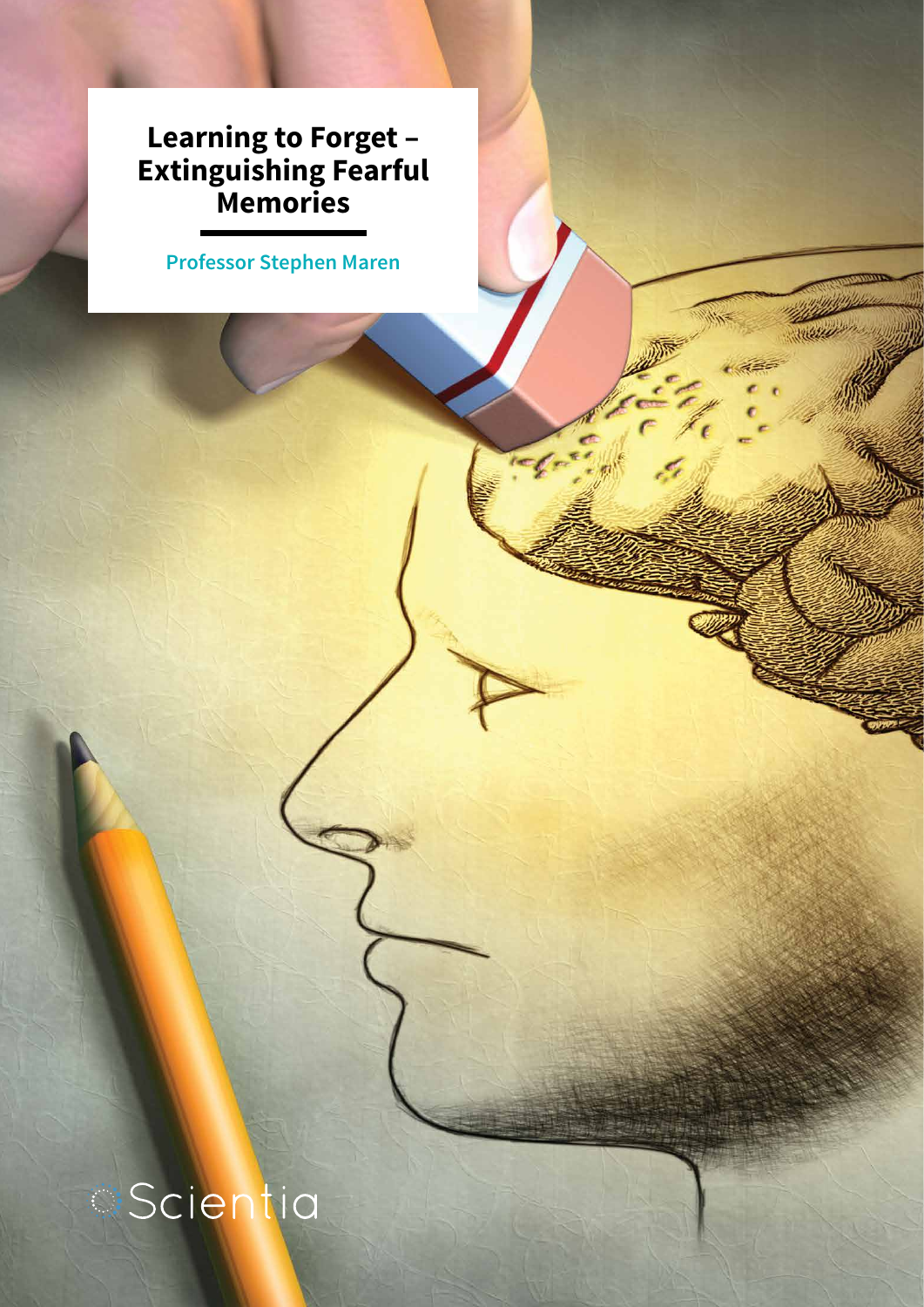## **LEARNING TO FORGET – EXTINGUISHING FEARFUL MEMORIES**

We often hear how impairments in learning can have a negative impact on peoples' lives but what about problems with forgetting? The inability to forget the association between everyday cues and previous traumatic events underlies anxiety-related disorders, such as post-traumatic stress disorder (PTSD). **Professor Stephen Maren** at Texas A&M university is using cutting-edge techniques to reveal the neural basis of the relapse of traumatic memories.

### **The Importance of Forgetting**

Learning to predict when and where threats are going to present themselves is an essential skill for survival. From gazelle on the Serengeti, to kids in the schoolyard, we learn to associate certain innocent cues, such as hearing the school bell ring with negative outcomes such as the threat of being bullied. After this kind of learning, the cue itself is enough to induce a fearful response in us as we anticipate the associated negative outcome.

This fear response prepares you for action by causing changes in heart rate, blood pressure and mental state that equip you to either run from the threat or fight for survival. It's clear how this learning ability would be beneficial by keeping you one step ahead in a dangerous world, however, what is equally important is the ability to forget these associations when they are no longer relevant.

For example, there's no use being fearful of the school bell as an adult as there is no longer a threat. In fact, having this fear response as an adult could negatively impact your life. Although this is a simplistic example, the inability to adapt by forgetting fear memories is a core problem in many anxiety- and

stress-related disorders, such as posttraumatic stress disorder (PTSD).

In these disorders, innocent cues continue to be associated with traumatic events and can induce a fear response well after the threat has passed, causing prolonged periods of unnecessary stress and anxiety. Behavioural therapy for these disorders focuses on inducing the forgetting of fear memories, a process termed 'fear extinction'. This is not always effective, however, and relapses of fear memories often take place after therapy, particularly during periods of stress or uncertainty.

The events taking place in the brain that cause these relapses of traumatic memories are still not clear. Professor Stephen Maren at the Department of Psychological and Brain Sciences at Texas A&M University, has been working in this area of neuroscience for over 20 years. Professor Maren is clear that research into this area has important therapeutic potential. He describes how, 'my laboratory studies how the brain learns, remembers, and dampens memories of traumatic events. We hope to use this knowledge to develop novel approaches to the treatment of anxiety and stress disorders, including posttraumatic stress disorder (PTSD).'



*Gabriel Chmielewski, Division of Marketing and Communications, Texas A&M University.*

### **Making the Connection**

In order to understand how relapses of extinguished fear memories take place in patients, and how these might be controlled, it is important to identify the brain regions involved. The brain contains highly specialised cells called neurons that connect together to form huge networks. These networks can be within brain regions, but also allow communication between different areas of the brain. There are two brain regions that have previously been found to play a role in the fear extinction process: these are the hippocampus, which is

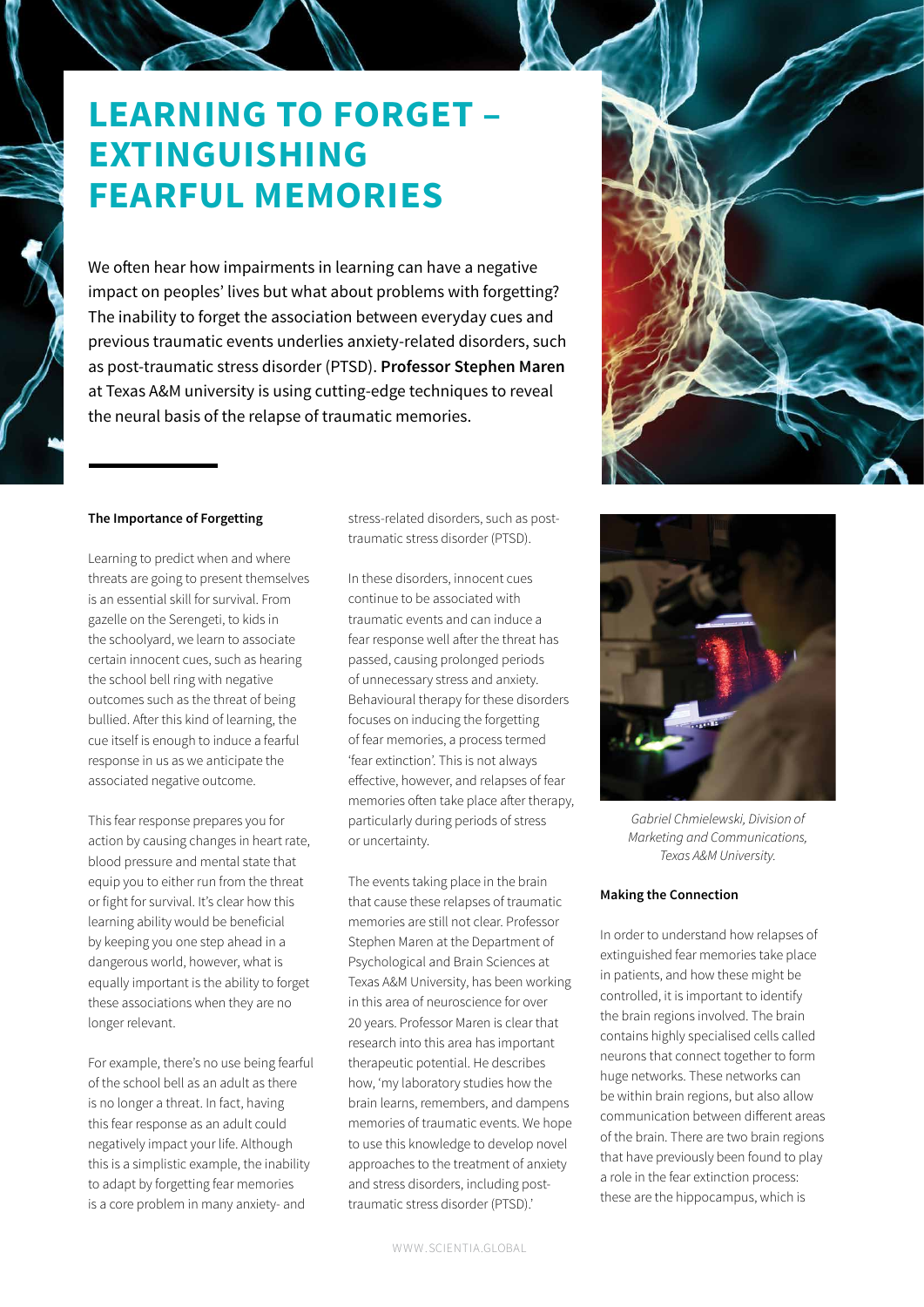**'My laboratory studies how the brain learns, remembers, and dampens memories of traumatic events. We hope to use this knowledge to develop novel approaches to the treatment of anxiety and stress disorders, including post-traumatic stress disorder (PTSD).'**



involved in memory processes, and the infralimbic cortex, which contributes to the regulation of emotion.

These two brain regions are connected by neurons that carry information from the hippocampus to the infralimbic cortex. Professor Maren and his team are using cutting edge techniques to investigate the nature of this connection and the role it plays in fear extinction. They are using a pioneering method, called optogenetics, in which a virus is used to introduce light-sensitive receptors into specific types of neurons in a target brain region.

When neurons contain these receptors, they can then be activated by shining a light onto the brain tissue. Using this method, Professor Maren and his team specifically induced activity of the neurons in the hippocampus and found that this causes a reduction in activity of the neurons in the infralimbic cortex.

They then used another elegant method to alter the activity of this pathway in awake rats. In this case they introduced 'Designer Receptors Exclusively Activated by Designer Drugs' or DREADDs into these neurons. These receptors are not normally present in rats and only respond to specific designer drugs. They then

administered these drugs to either activate or silence the neurons containing those receptors but left the activity of other neurons intact.

They found using this method that activating the connection between the hippocampus and infralimbic cortex in rats, results in a relapse of an extinguished fear memory. If you do the opposite and silence the same pathway, then the relapse of that traumatic memory is prevented.

The team demonstrated that activity of the connection between the hippocampus and the infralimbic cortex is important to cause relapse of traumatic memories and that suppressing this connection can reduce the relapse of memories that had previously been supressed. This important work of the team suggests that hyperactivity of this pathway could be a factor in the case of human patients who have relapses during behavioural therapy.

#### **Blocking Stress**

Professor Maren says that another key area of interest for his team is, 'the deleterious effects of stress on extinction learning.' Post-traumatic stress disorder (PTSD) is thought to





be sustained by impairments in the *Texas A&M University.*

extinction of traumatic memories. Behavioural therapy is used to try and induce the extinction of those memories in patients. However, if behavioural therapy is carried out too soon after a traumatic event, when stress levels are still high, there is a higher chance that the extinguished fear memories will return.

Norepinepherine or noradrenaline is a hormone present in the body that is produced during periods of stress or in the presence of danger. It primes the body for the 'fight or flight' response by increasing heart rate and blood pressure, and in the brain, it induces a state of high alertness and anxiety.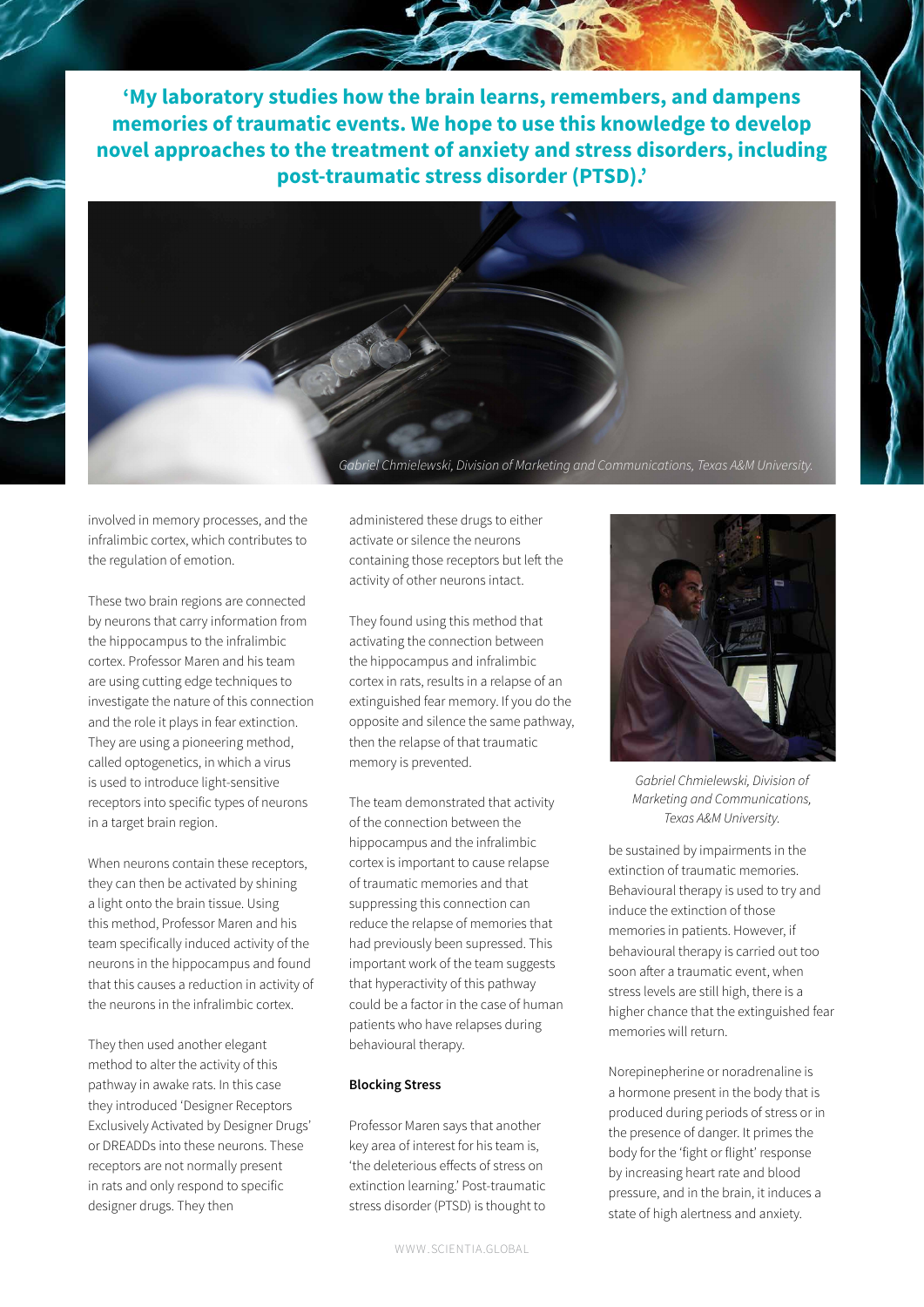

In PTSD, levels of norepinephrine are elevated, and drugs that block the actions of norepinephrine have been beneficial for some PTSD patients. However, it is still not clear how stress is able to alter the extinction of these fearful memories.

Professor Maren's team has also investigated what happens to the extinction of fear memories when you block norepinephrine receptors with a drug called propranolol, which is commonly prescribed for hypertension. If you induce a fear memory in rats, there is a period of time of around 30 minutes when it is difficult to induce the extinction of that fear memory. This is thought to be because stress levels are still high from the fearful experience, as in humans undertaking behavioural therapy soon after trauma.

The team found that administering propranolol made it easier to induce the extinction of that fear memory during those 30 minutes, but not after a longer delay. They revealed that the effect of stress to impair the extinction of fearful memories is due to elevated norepinephrine levels and can be reduced by propranolol. Importantly, the team also carried out control experiments to check that it was a fear extinction process that was taking place and that propranolol did not affect memory in general.

Professor Maren and his team also investigated the brain regions that might be responsible for this effect of stress on fear extinction. They found that the activity of neurons in the infralimbic cortex is changed following the learning of a fear memory and the observed changes in brain activity could be stabilised by administering propranolol to the rats.

Despite this, applying the drug to the infralimbic cortex only, using a specific localised injection did not improve the extinction of fear memory. In fact, it was another area, the amygdala, that seemed to be responding to propranolol to

improve extinction of fear memories. The amygdala is also involved in the processing of emotion and also receives connections from the infralimbic cortex.

### **Moving Forward**

Professor Maren hopes that these new findings will lead to better therapies for people suffering from PTSD and other anxiety- or stress-based illnesses. The team has revealed that the activity of a specific connection in the brain, from the hippocampus to the infralimbic cortex, is important for the pathological relapse of extinguished fear memories. This suggests that drugs could be developed to decrease the activity of this pathway in patients undergoing behavioural therapy to reduce relapses.

Similarly, the identification of an existing drug, propranolol, that can improve the chances of extinguishing a fear memory during periods of stress could help patients who are undertaking behavioural therapy soon after traumatic experiences.

But these therapeutic goals are just the beginning for Professor Maren and his lab: 'we are now turning our attention to brain circuits that mediate anxiety, a condition that arises when one anticipates that bad events will happen without precisely knowing when or where. We have identified a region of the brain that detects uncertain threats and are attempting to understand the circuit by which this leads to anxiety-like behaviour.'

The team is applying its expertise using the latest research techniques in neuroscience to discover key targets for the treatment of all anxiety disorders, potentially aiding the many people who struggle with these experiences in their daily lives.